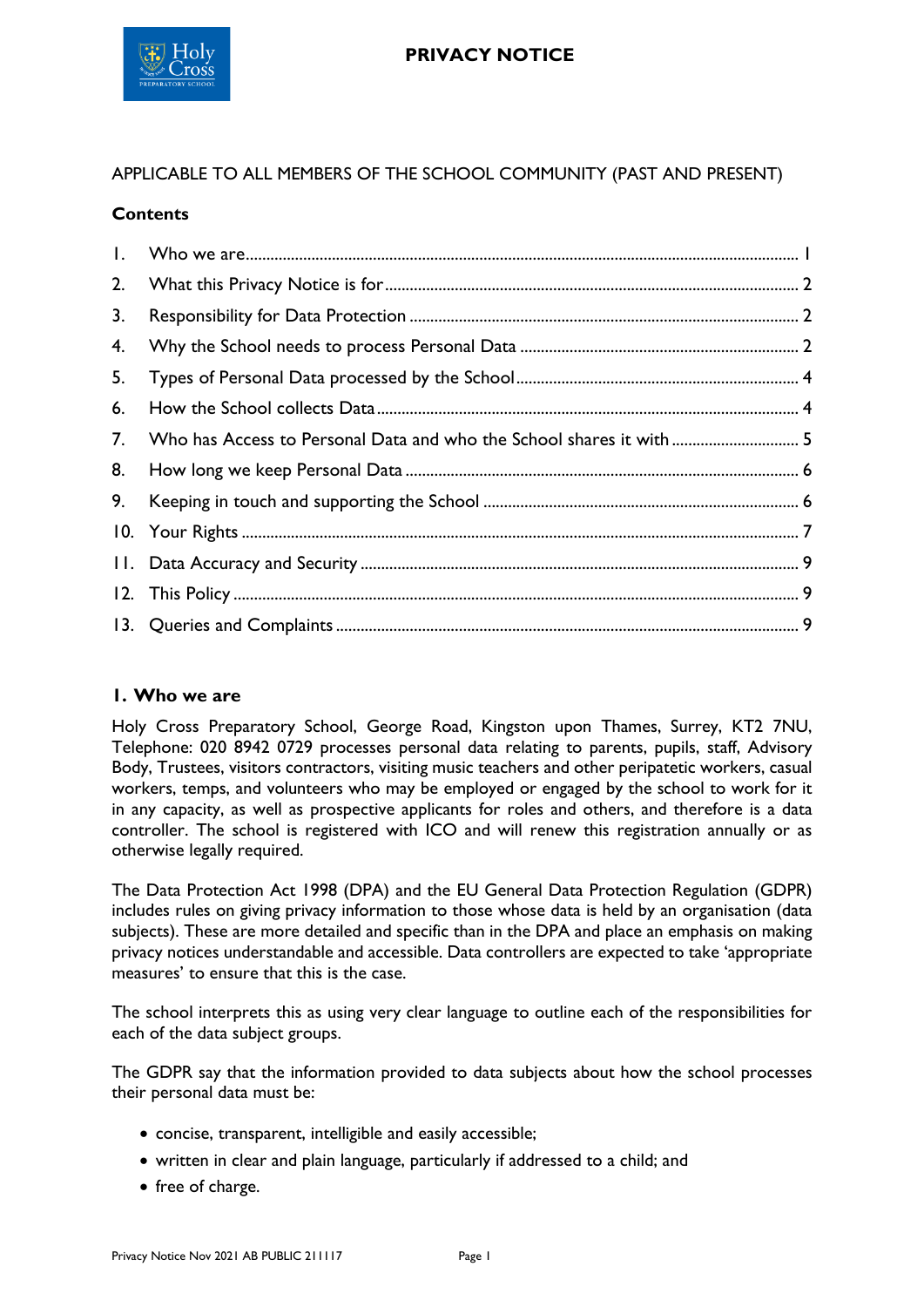

## <span id="page-1-0"></span>**2. What this Privacy Notice is for**

This policy is intended to provide information about how the school will use (or "process") personal data about individuals including: its staff; its current, past and prospective pupils; and their parents, carers or guardians (referred to in this policy as "parents").

This information is provided because Data Protection Law gives individuals rights to understand how their data is used. Staff, parents and pupils are all encouraged to read this Privacy Notice and understand the school's obligations to its entire community and the important role they can play in supporting the school's policy.

This Privacy Notice applies alongside any other information the school may provide about a particular use of personal data, for example when collecting data via an online or paper form.

This Privacy Notice also applies in addition to the school's other relevant terms and conditions and policies, including:

- any contract between the school and its staff or the parents of pupils;
- any policies or notices applicable to staff concerning the handling of personal data;
- the school's policy on taking, storing and using images of children;
- the school's use of CCTV:
- the school's retention of records:
- the school's safeguarding, pastoral, or health and safety policies, including as to how concerns or incidents are recorded; and
- the school's IT policies, including its Acceptable Use of Technology policy, e-Safety policy, and Bring Your Own Device policy.

Anyone who works for, or acts on behalf of, the school (including staff, volunteers, Advisory Body, Trustees and service providers) should also be aware of and comply with this Privacy Notice, which also provides further information about how personal data about those individuals will be used.

## <span id="page-1-1"></span>**3. Responsibility for Data Protection**

The School Bursar will deal with all your requests and enquiries concerning the school's uses of your personal data (see section on Your Rights below) and endeavour to ensure that all personal data is processed in compliance with this policy and Data Protection Law. Request and enquires should be addressed to: Secretary@holycrossprep.com; or at the address given above and phone number detailed above.

## <span id="page-1-2"></span>**4. Why the School needs to process Personal Data**

In order to carry out its ordinary duties to staff, pupils and parents, the school needs to process a wide range of personal data about individuals (including current, past and prospective staff, pupils or parents) as part of its daily operation.

Some of this activity the school will need to carry out in order to fulfil its legal rights, duties or obligations – including those under a contract with its staff, or parents of its pupils.

Other uses of personal data will be made in accordance with the school's legitimate interests, or the legitimate interests of another, provided that these are not outweighed by the impact on individuals, and provided it does not involve special or sensitive types of data.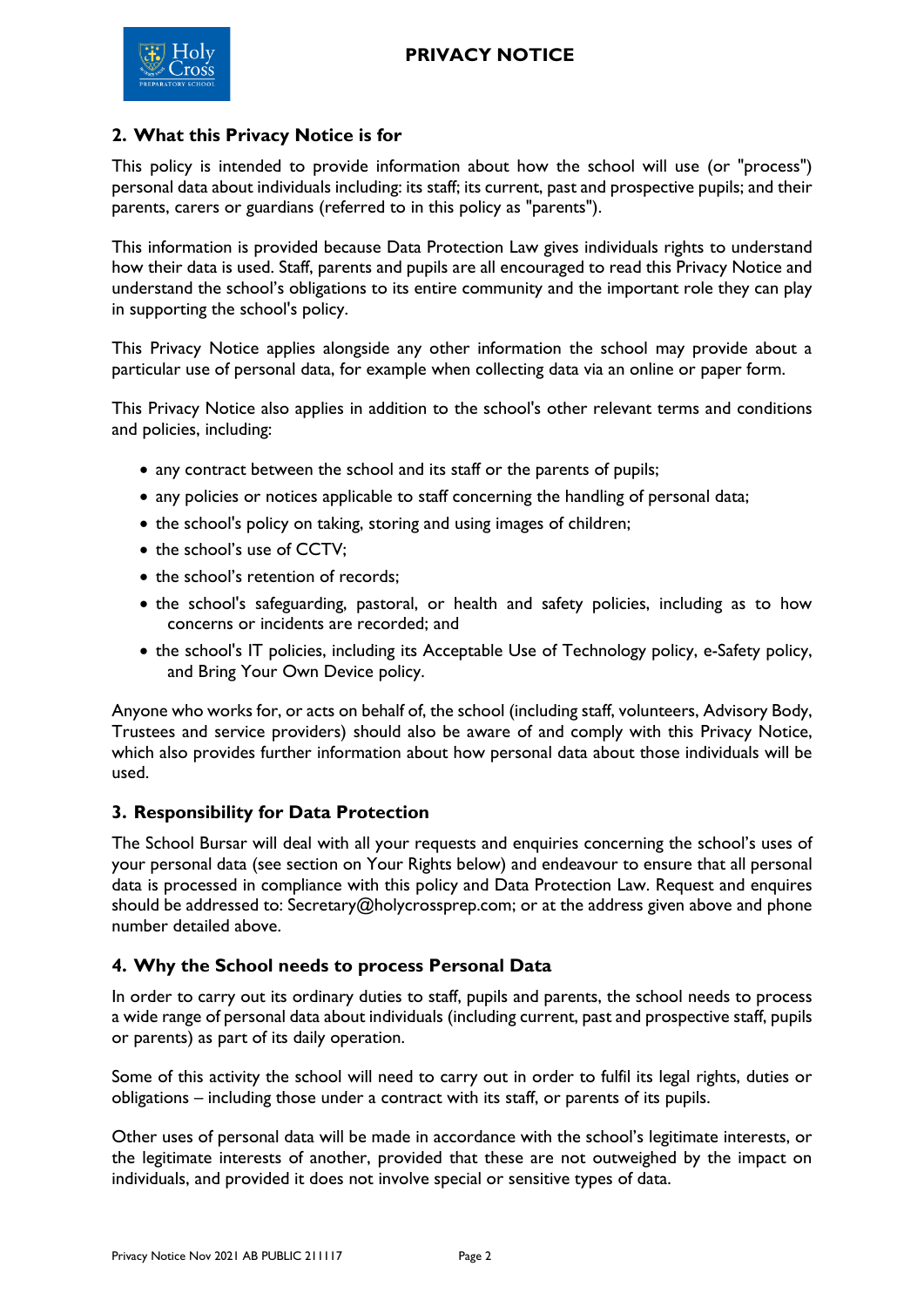

The school expects that the following uses will fall within that category of its (or its community's) "**legitimate interests**":

- For the purposes of pupil selection (and to confirm the identity of prospective pupils and their parents) and retain a record if appropriate for the purposes of future applications or openings;
- To provide education services, including musical education, physical training or spiritual development and extra-curricular activities to pupils, and monitoring pupils' progress and educational needs;
- To maintain relationships with alumni and the school community, including direct marketing or fundraising activity;
- For the purposes of donor due diligence, and to confirm the identity of prospective donors and their background;
- For the purposes of management planning and forecasting, research and statistical analysis, including that imposed or provided for by law;
- To enable relevant authorities to monitor the school's performance and to intervene or assist with incidents as appropriate;
- To give and receive information and references about past, current and prospective pupils, including relating to outstanding fees or payment history, to/from any educational institution that the pupil attended or where it is proposed they attend; and to provide references to potential employers of past pupils;
- To enable pupils to take part in national or other assessments, and to publish the results of public examinations or other achievements of pupils of the school;
- To safeguard pupils' welfare and provide appropriate pastoral care;
- To monitor (as appropriate) use of the school's IT and communications systems in accordance with the school's IT: Acceptable Use of IT policy;
- To make use of photographic images and video of pupils in school publications, on the school website and (where appropriate) on the school's social media channels in accordance with the school's policy on taking, storing and using images of children;
- For security purposes, such as CCTV;
- To carry out or cooperate with any school or external complaints, disciplinary or investigation process; and
- Where otherwise reasonably necessary for the school's purposes, including to obtain appropriate professional advice and insurance for the school.

In addition, the school will on occasion need to process **special category personal data** (concerning health, ethnicity, religion, biometrics or sexual life) or criminal records information (such as when carrying out DBS checks) in accordance with rights or duties imposed on it by law, including as regards safeguarding and employment, or from time to time by explicit consent where required. These reasons will include:

- To safeguard pupils' welfare and provide appropriate pastoral (and where necessary, medical) care, and to take appropriate action in the event of an emergency, incident or accident, including by disclosing details of an individual's medical condition or other relevant information where it is in the individual's interests to do so: for example for medical advice, for social protection, safeguarding, and cooperation with police or social services, for insurance purposes or to caterers or organisers of school trips who need to be made aware of dietary or medical needs;
- To provide educational services in the context of any special educational needs of a pupil;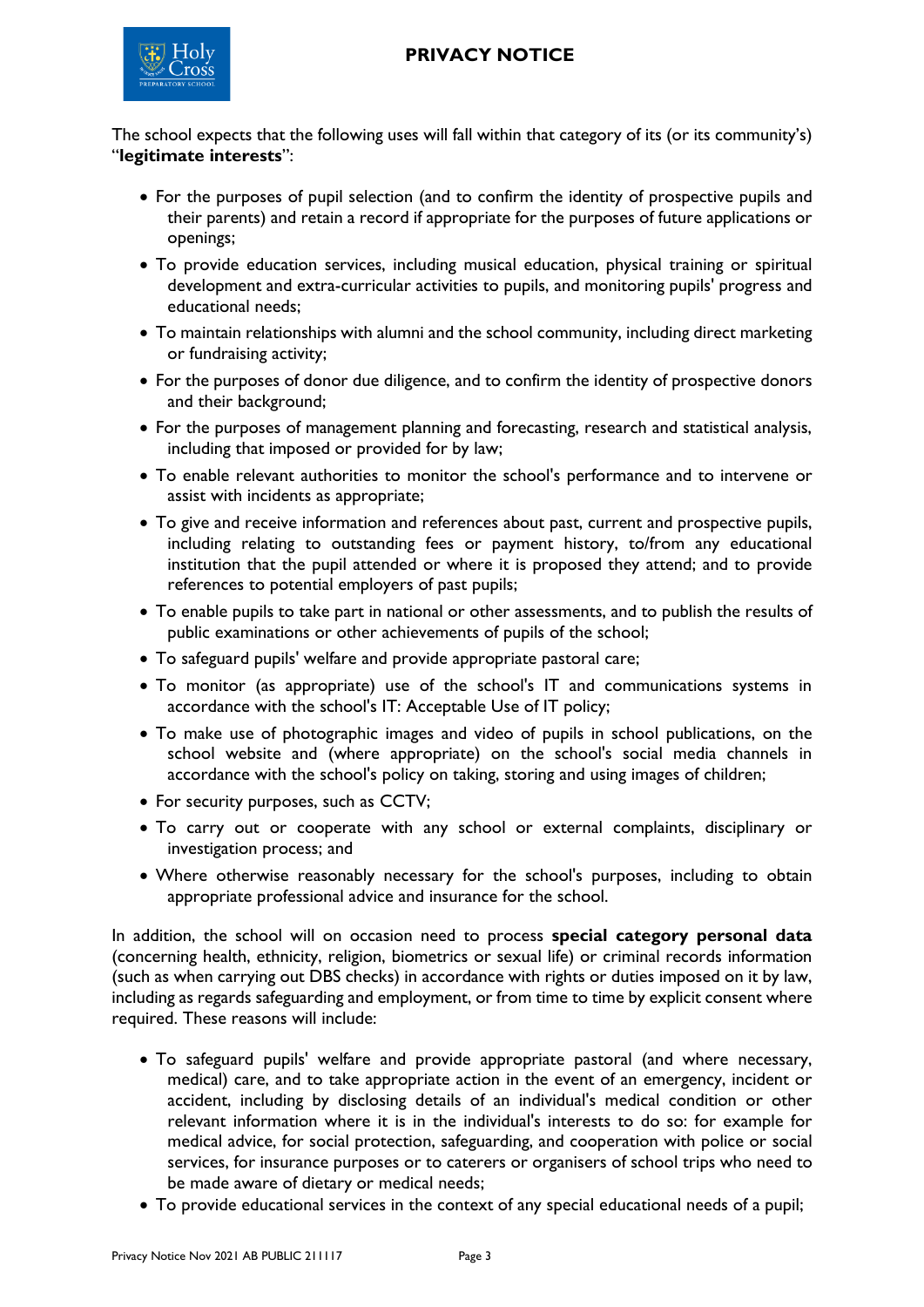

- To provide spiritual education in the context of any religious beliefs;
- In connection with employment of its staff, for example DBS checks, welfare, union membership or pension plans
- As part of any school or external complaints, disciplinary or investigation process that involves such data, for example if there are SEN, health or safeguarding elements; or
- For legal and regulatory purposes (for example child protection, diversity monitoring and health and safety) and to comply with its legal obligations and duties of care.

# <span id="page-3-0"></span>**5. Types of Personal Data processed by the School**

This will include by way of example:

- names, addresses, telephone numbers, e-mail addresses and other contact details;
- your title, gender, nationality and date of birth;
- details of your education and references from your institutions of study;
- financial information
- your image and likeness, including as captured in photographs taken for work purposes;
- information about certain criminal convictions (for example, where this is necessary for due diligence purposes, or compliance with our legal and regulatory obligations);
- car details (about those who use our car parking facilities);
- bank details and other financial information, e.g. about those who pay fees to the school;
- past, present and prospective pupils' academic, disciplinary, admissions and attendance records (including information about any special needs), and examination scripts and marks;
- personnel files, including in connection with academics, employment or safeguarding;
- where appropriate, information about individuals' health and welfare, and contact details for their next of kin;
- references given or received by the school about pupils, and relevant information provided by previous educational establishments and/or other professionals or organisations working with pupils;
- correspondence with and concerning staff, pupils and parents past and present; and
- images of pupils (and occasionally other individuals) engaging in school activities, and images captured by the school's CCTV system (in accordance with the school's policy on taking, storing and using images of children);

## <span id="page-3-1"></span>**6. How the School collects Data**

Generally, the school receives personal data from the individual directly (including, in the case of pupils, from their parents). This may be via a form, or simply in the ordinary course of interaction or communication (such as email or written assessments).

However in some cases personal data will be supplied by third parties (for example another school, or other professionals or authorities working with that individual); or collected from publicly available resources.

We may collect personal data in a number of ways, for example:

• from the information you provide to us before making a job application, for example when you come for an interview;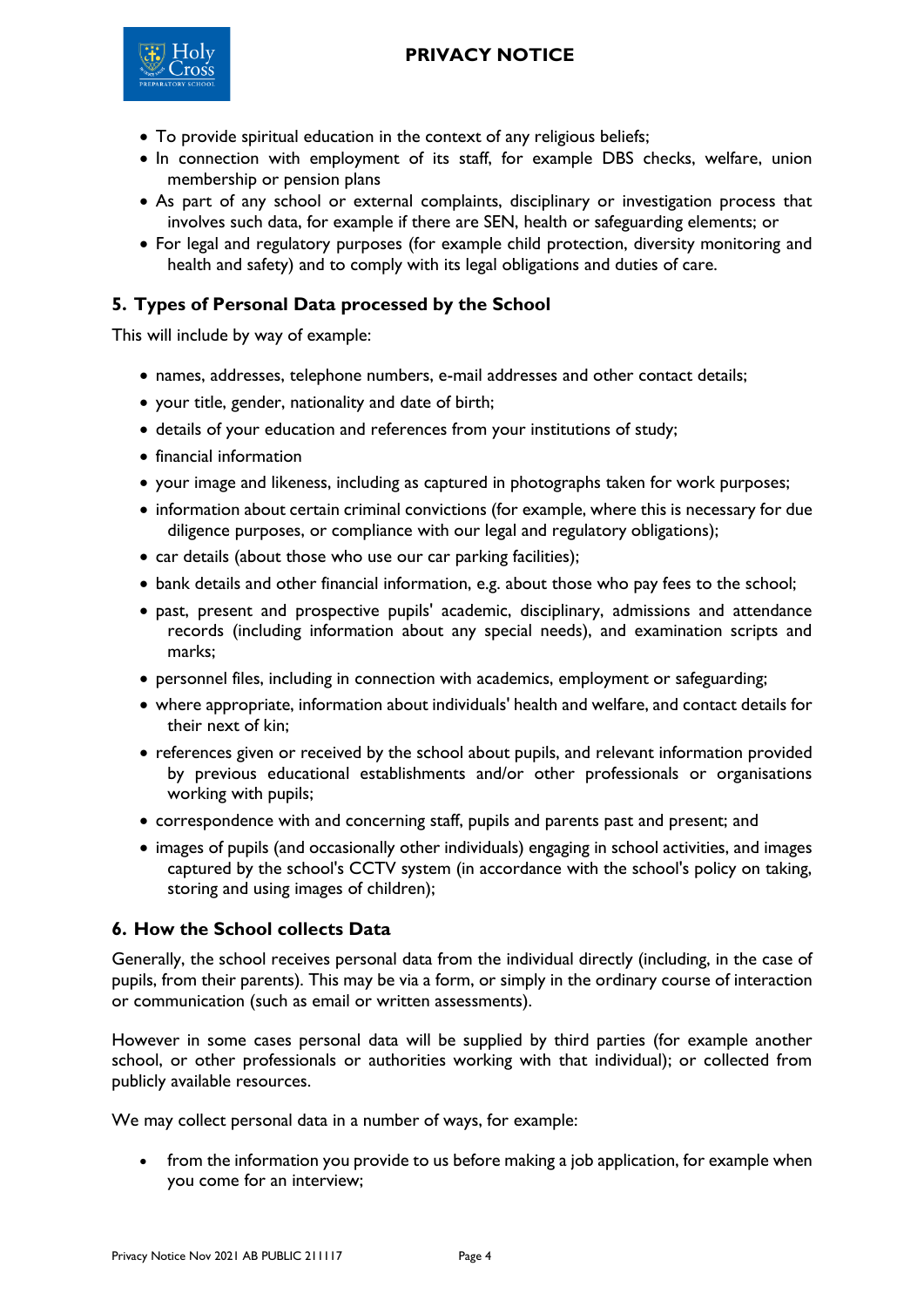

- when you submit a formal application to work for us, and provide your personal data in application forms and covering letters, etc.; and
- from third parties, for example the Disclosure and Barring Service (DBS) and referees (including your previous or current employers or school), or (if you are a contractor or a substitute) your own employer or agent, in order to verify details about you and/or your application to work for us.

More generally, during the course of employment with us, as a member of staff, we will collect data from or about you, including:

- when you provide or update your contact details;
- when you or another member of staff completes paperwork regarding your performance appraisals;
- in the course of fulfilling your employment (or equivalent) duties more generally, including by filling reports, note taking, or sending emails on school systems;
- in various other ways as you interact with us during your time as a member of staff, and afterwards, where relevant, for the various purposes set out below.

## <span id="page-4-0"></span>**7. Who has Access to Personal Data and who the School shares it with**

Processing by third parties. For the most part, personal data collected by the school will remain within the school, and will be processed by appropriate individuals only in accordance with access protocols (i.e. on a 'need to know' basis). However, some functions are outsourced including e.g. HR, accounting, IT, cloud storage / records management, monitoring, mailing. In accordance with Data Protection Law, this type of external data processing is always subject to contractual assurances that personal data will be kept securely and used only in accordance with the school's specific directions.

Occasionally, the school will need to share personal information relating to its community with third parties, such as:

- professional advisers (e.g. lawyers, insurers and accountants);
- government authorities (e.g. HMRC, DfE, police or the local authority); and
- appropriate regulatory bodies (e.g. [NCTL,](https://www.gov.uk/government/organisations/national-college-for-teaching-and-leadership) the [Independent Schools Inspectorate,](https://www.isi.net/) the Charity Commission or the Information Commissioner).

On joining the school families become members of the Friends of Holy Cross, the school's parents association; and on leaving the school pupils and families are invited to become members of the school's alumni association.

Particularly strict rules of access apply to sensitive data in the context of:

- medical records; and
- pastoral or safeguarding files.

Medical data. The school needs to process such information to comply with statutory duties and to keep pupils and others safe, but the school will ensure only authorised staff can access information on a need-to-know basis. This may include wider dissemination if needed for school trips or for catering purposes.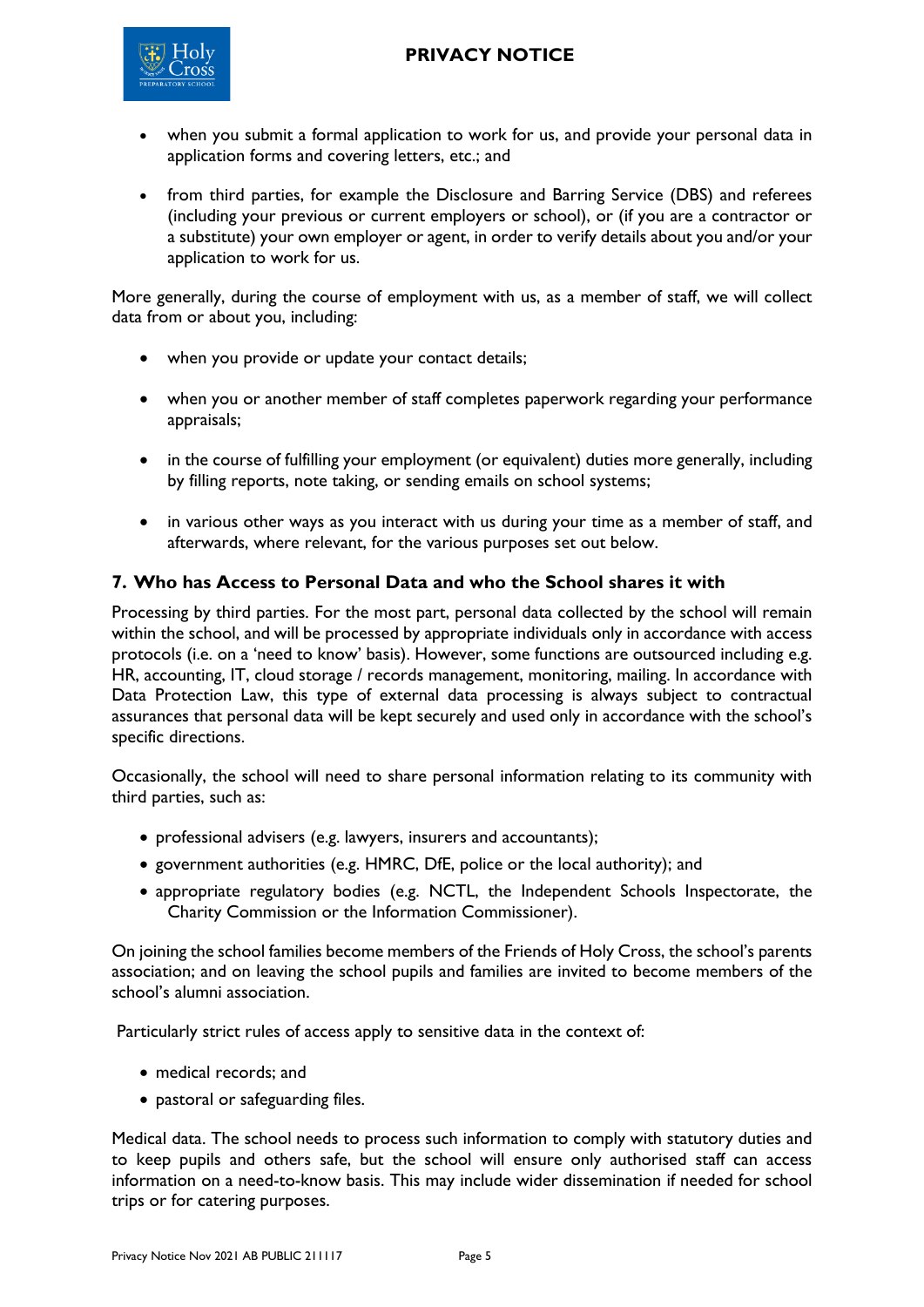



However, a certain amount of any SEN pupil's relevant information will need to be provided to staff more widely in the context of providing the necessary care and education that the pupil requires. Staff, pupils and parents are reminded that the school is under duties imposed by law and statutory guidance (including **Keeping Children Safe in Education**) to record or report incidents and concerns that arise or are reported to it, in some cases regardless of whether they are proven, if they meet a certain threshold of seriousness in their nature or regularity. This is likely to include file notes on personnel or safeguarding files, and in some cases referrals to relevant authorities such as the LADO or police. KCSIE also requires that, whenever a child leaves the school to join another school, her child protection file is promptly provided to the new organisation. The school will retain a copy in accordance with its retention policy for material related to safeguarding matters. For further information about this, please view the school's Safeguarding Policy. As part of its approach on safeguarding and pastoral care the school also records 'low-level' concerns (e.g. playground disputes, low level changes in domestic circumstances).

Finally, in accordance with Data Protection Law, some of the school's processing activity is carried out on its behalf by third parties, such as IT systems, web developers or cloud storage providers. This is always subject to contractual assurances that personal data will be kept securely and only in accordance with the school's specific directions.

### <span id="page-5-0"></span>**8. How long we keep Personal Data**

The school will retain personal data securely and only in line with how long it is necessary to keep for a legitimate and lawful reason. However, incident reports and safeguarding files will need to be kept much longer, in accordance with specific legal requirements.

If you have any specific queries about how our retention policy is applied, or wish to request that personal data that you no longer believe to be relevant is considered for erasure, please contact the School Bursar. However, please bear in mind that the school will often have lawful and necessary reasons to hold on to some personal data even following such request.

A limited and reasonable amount of information will be kept for archiving purposes, for example; and even where you have requested we no longer keep in touch with you, we will need to keep a record of the fact in order to fulfil your wishes (called a "suppression record").

Further detail is covered in the schools records retention policy.

### <span id="page-5-1"></span>**9. Keeping in touch and supporting the School**

The school and our related organisations (e.g. the parents association and the alumni association) will use the contact details of parents, alumni and other members of the school community to keep them updated about the activities of the school, or alumni and parent events of interest, including by sending updates and newsletters, by email and by post. Unless the relevant individual objects, the school may also:

- Share personal data about parents and/or alumni, as appropriate, with organisations set up to help establish and maintain relationships with the school community
- Contact parents and/or alumni by post and email in order to promote and raise funds for the school and, where appropriate, other worthy causes;
- Collect information from publicly available sources about parents' and former pupils' occupation and activities, in order to maximise the school's fundraising potential

Should you wish to limit or object to any such use, or would like further information about them, please contact the School Bursar in writing. You always have the right to withdraw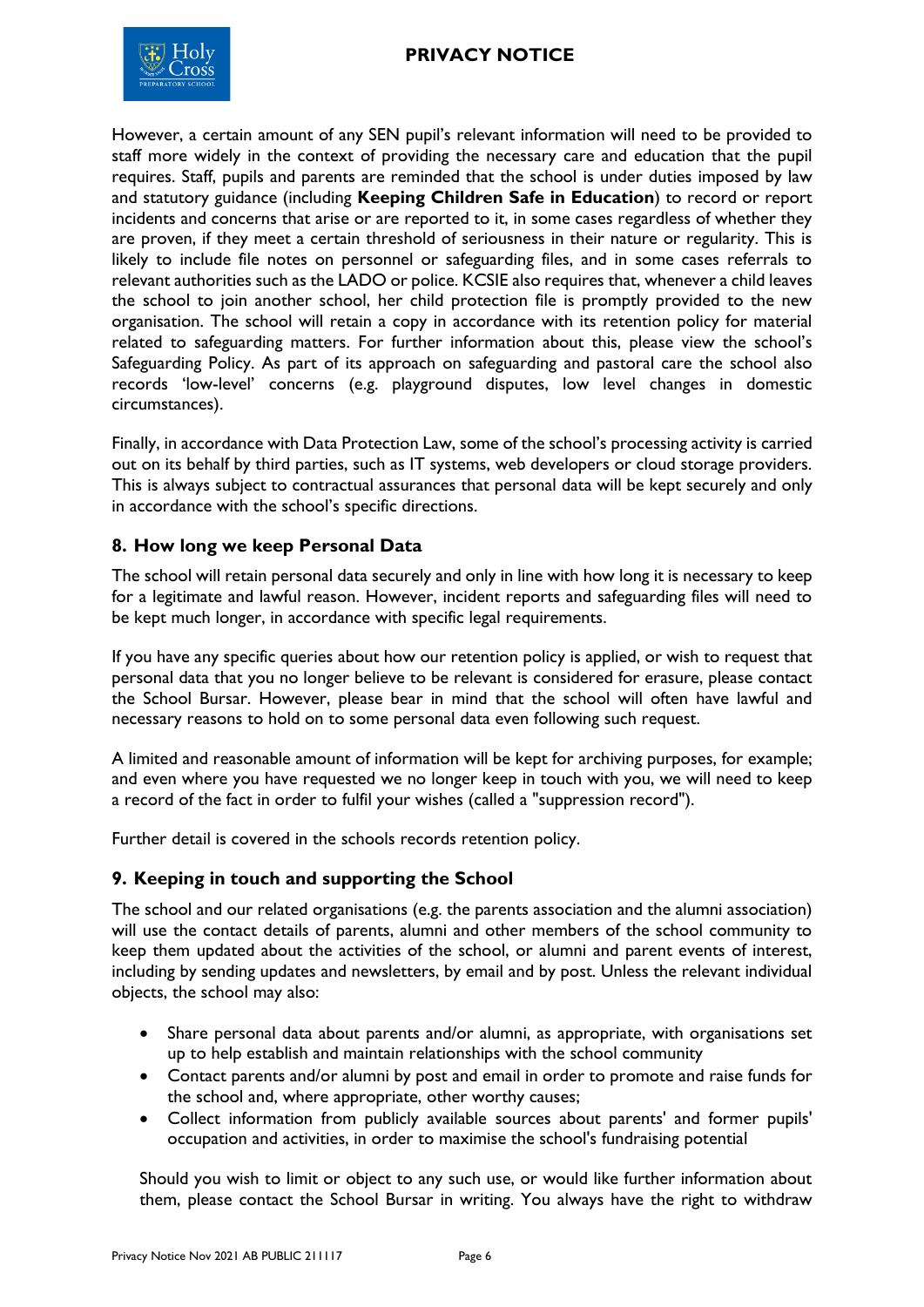

consent, where given, or otherwise object to direct marketing or fundraising. However, the school is nonetheless likely to retain some of your details (not least to ensure that no more communications are sent to that particular address, email or telephone number).

## <span id="page-6-0"></span>**10. Your Rights**

#### Rights of access, etc.

Individuals have various rights under Data Protection Law to access and understand personal data about them held by the school, and in some cases ask for it to be erased or amended or have it transferred to others, or for the school to stop processing it – but subject to certain exemptions and limitations.

Any individual wishing to access or amend their personal data, or wishing it to be transferred to another person or organisation, or who has some other objection to how their personal data is used, should put their request in writing to the School Bursar.

The school will endeavour to respond to any such written requests as soon as is reasonably practicable and in any event within statutory time-limits(which is generally one month, but actually fulfilling more complex or multiple requests, e.g. those involving third party information, may take 1-2 months longer).

The school will be better able to respond quickly to smaller, targeted requests for information. If the request for information is manifestly excessive or similar to previous requests, the school may ask you to reconsider, or require a proportionate fee (but only where Data Protection Law allows it).

If you consider that the personal data we hold on you is inaccurate, please let us know. However, the school will not necessarily delete or amend views, opinions, notes or records purely on the request of an individual who disputes the account, although we may keep a record of all parties' viewpoints.

#### Requests that cannot be fulfilled

You should be aware that GDPR rights (including the right of access) are limited to your own personal data, and certain data is exempt. This will include information which identifies other individuals (and parents need to be aware this may include their own children, in certain limited situations – [please see further below]), or information which is subject to legal privilege (for example legal advice given to or sought by the school, or documents prepared in connection with a legal action).The school is also not required to disclose any pupil examination scripts (or other information consisting solely of pupil test answers), provide examination or other test marks ahead of any ordinary publication, nor share any confidential reference given by the school itself for the purposes of the education, training or employment of any individual.

A principle of the GDPR is the so-called "right to be forgotten". However, we will sometimes have compelling reasons to refuse specific requests to amend, delete or stop processing your (or your child's) personal data: for example, a legal requirement, or where it falls within a legitimate interest identified in this Privacy Notice. All such requests will be considered on their own merits.

#### Pupil requests

Pupils can make subject access requests for their own personal data, provided that, in the reasonable opinion of the school, they have sufficient maturity to understand the request they are making (see section Whose Rights? below). A pupil of any age may ask a parent or other representative to make a subject access request on their behalf.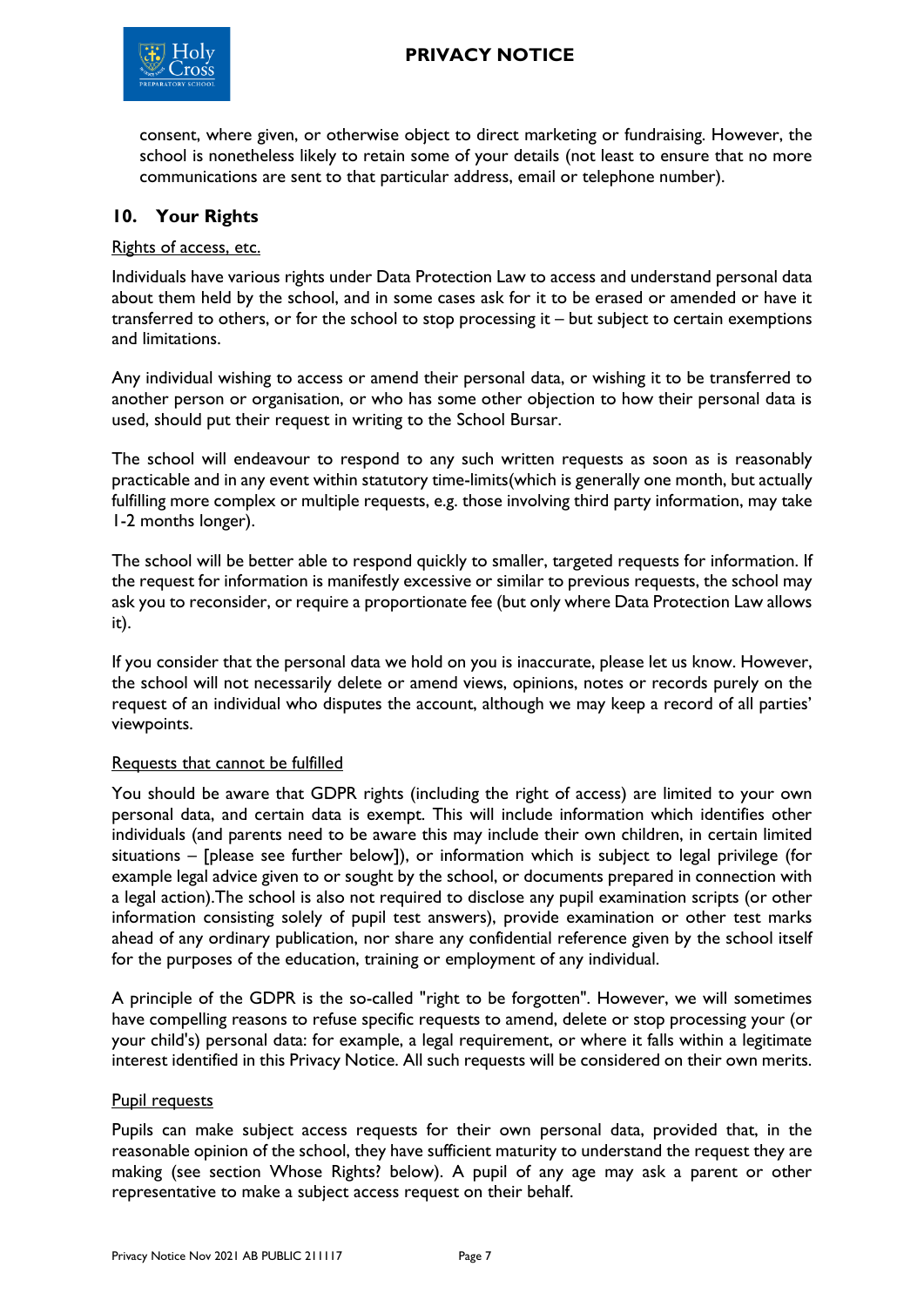

Indeed, while a person with parental responsibility will generally be entitled to make a subject access request on behalf of younger pupils, the law still considers the information in question to be the child's: for older pupils, the parent making the request may need to evidence their child's authority for the specific request. Requests not considered in the child's best interests may sometimes be refused.

Pupils at Senior School (aged e.g. 13 and above) are generally assumed to have this level of maturity, although this will depend on both the child and the personal data requested, including any relevant circumstances at home. Slightly younger children (older Prep School children) may however be sufficiently mature to have a say in this decision, depending on the child and the circumstances.

#### Parental requests, etc.

It should be clearly understood that the rules on subject access are not the sole basis on which information requests are handled. Parents may not have a statutory right to information, but they and others will often have a legitimate interest or expectation in receiving certain information about pupils without their consent. The school may consider there are lawful grounds for sharing with or without reference to that pupil.

Parents will in general receive educational and pastoral updates about their children, in accordance with the Parent Contract. Where parents are separated, the school will in most cases aim to provide the same information to each person with parental responsibility, but may need to factor in all the circumstances including the express wishes of the child, but may need to factor in all the circumstances including the express wishes of the child, court orders, or pastoral issues.

All information requests from, on behalf of, or concerning pupils – whether made under subject access or simply as an incidental request – will therefore be considered on a case by case basis.

### Consent

Where the school is relying on consent as a means to process personal data, any person may withdraw this consent at any time (subject to similar age considerations as above). An example where we do rely on consent is certain types of fundraising activity. Please be aware however that the school may not be relying on consent but have another lawful reason to process the personal data in question even without your consent.

That reason will usually have been asserted under this Privacy Notice, or may otherwise exist under some form of contract or agreement with the individual (e.g. an employment or parent contract, or because a purchase of goods, services or membership of an organisation such as an alumni or parents' association has been requested).

#### Whose rights?

The rights under Data Protection Law belong to the individual to whom the data relates. However, the school will often rely on parental authority or notice for the necessary ways it processes personal data relating to pupils – for example, under the parent contract, or via a form. Parents and pupils should be aware that this is not necessarily the same as the school relying on strict consent (see section on Consent above).

Where consent is required, it may in some cases be necessary or appropriate – given the nature of the processing in question, and the pupil's age and understanding – to seek the pupil's consent. Parents should be aware that in such situations they may not be consulted, depending on the interests of the child, the parents' rights at law or under their contract, and all the circumstances.